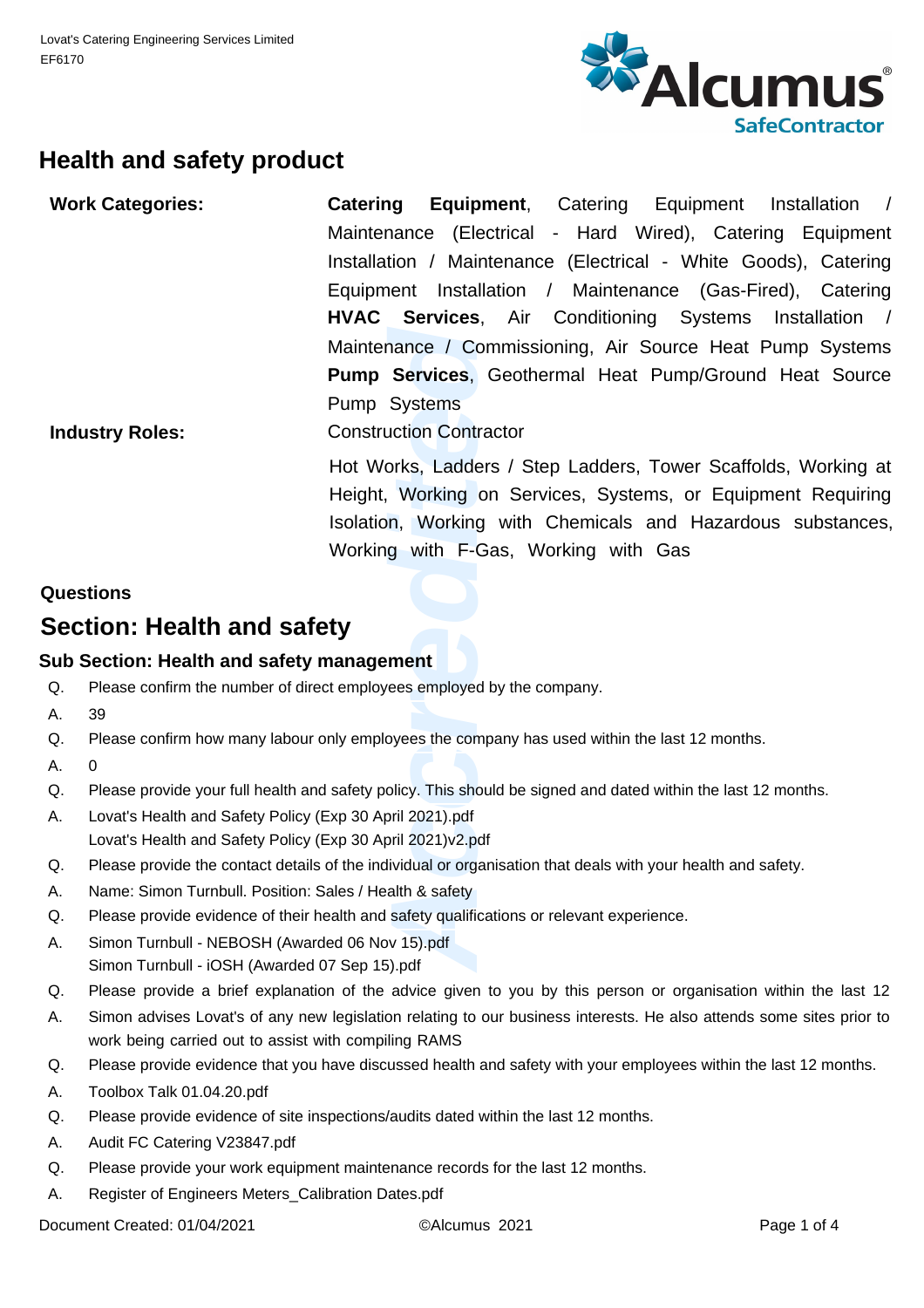

# **Section: Health and safety**

#### **Sub Section: Health and safety management**

- Please provide an explanation of how you discuss health and safety issues with clients, contractors or other trades before starting work. Q.
- With any major new contracts or major projects Lovat's will offer to attend a pre start meeting with the client and any sub-contractor. At this meeting we will discuss the involvement of all parties and request appropriate RAMS, programme of works etc. All H & S issues at the pre start meeting and must be covered in the RAMS submitted. A.

#### **Sub Section: Enforcement action and accidents**

- Has your company name changed within the last 5 years? Q.
- A. No

A.

- Please confirm if you have received any form of enforcement action from the Health and Safety Executive (HSE) in  $\Omega$ .
- the last 5 years. No A.
- How many of the following accidents and incidents of work-related ill-health have occurred in the past 3 years? Q.

| No                                                                                                                                        | Section: Enforcement action and accidents<br>Has your company name changed within the last 5 years? |            |            |                                                                                                                                                        |  |  |  |
|-------------------------------------------------------------------------------------------------------------------------------------------|-----------------------------------------------------------------------------------------------------|------------|------------|--------------------------------------------------------------------------------------------------------------------------------------------------------|--|--|--|
| the last 5 years.<br>No                                                                                                                   |                                                                                                     |            |            | Please confirm if you have received any form of enforcement action from the Healt                                                                      |  |  |  |
| Year                                                                                                                                      | Minor injuries                                                                                      | Reportable | Fatalities | How many of the following accidents and incidents of work-related ill-health have<br>Work Related III Health                                           |  |  |  |
| 2020                                                                                                                                      | 0                                                                                                   | 0          |            |                                                                                                                                                        |  |  |  |
| 2019                                                                                                                                      |                                                                                                     |            |            |                                                                                                                                                        |  |  |  |
| 2018                                                                                                                                      | ſ                                                                                                   | O          |            |                                                                                                                                                        |  |  |  |
| Section: Qualifications and training<br>PASMA or equivalent certificates for erecting Tower Scaffolds                                     |                                                                                                     |            |            |                                                                                                                                                        |  |  |  |
| Stuart Pride - PASMA Certificate Exp 28.04.2020.pdf                                                                                       |                                                                                                     |            |            |                                                                                                                                                        |  |  |  |
| Steven Lee - PASMA (Exp 28 Apr 2020).pdf                                                                                                  |                                                                                                     |            |            |                                                                                                                                                        |  |  |  |
| Mark Pollock - PASMA Card (Exp 04 Nov 2025).pdf                                                                                           |                                                                                                     |            |            |                                                                                                                                                        |  |  |  |
| Asbestos Awareness - must be dated within the previous 24 months                                                                          |                                                                                                     |            |            |                                                                                                                                                        |  |  |  |
| Alan Givens - Asbestos Exp 041121.pdf                                                                                                     |                                                                                                     |            |            |                                                                                                                                                        |  |  |  |
| Daryl Gray - Asbestos (Exp 4 Nov 2021).pdf<br>Mark Pollock - Asbestos (Exp 4 Nov 2021).pdf<br>Robert Dick - Asbestos (Exp 4 Nov 2021).pdf |                                                                                                     |            |            |                                                                                                                                                        |  |  |  |
|                                                                                                                                           |                                                                                                     |            |            | Please provide examples of the trade specific or academic qualifications held<br>categories selected: Catering Equipment, HVAC Services, Pump Services |  |  |  |
| Colin Hood - F Gas (Awarded 31 Aug 2010).pdf                                                                                              |                                                                                                     |            |            |                                                                                                                                                        |  |  |  |
| Daryl Gray - F Gas City and Guilds (Awarded 18 Jun 2012).pdf                                                                              |                                                                                                     |            |            |                                                                                                                                                        |  |  |  |

#### **Sub Section: Qualifications and training**

- PASMA or equivalent certificates for erecting Tower Scaffolds Q.
- Stuart Pride PASMA Certificate Exp 28.04.2020.pdf Steven Lee - PASMA (Exp 28 Apr 2020).pdf Mark Pollock - PASMA Card (Exp 04 Nov 2025).pdf A.
- Asbestos Awareness must be dated within the previous 24 months Q.
- Alan Givens Asbestos Exp 041121.pdf Daryl Gray - Asbestos (Exp 4 Nov 2021).pdf Mark Pollock - Asbestos (Exp 4 Nov 2021).pdf Robert Dick - Asbestos (Exp 4 Nov 2021).pdf A.
- Please provide examples of the trade specific or academic qualifications held by your employees for the work categories selected: Catering Equipment, HVAC Services, Pump Services Q.
- Colin Hood F Gas (Awarded 31 Aug 2010).pdf Daryl Gray - F Gas City and Guilds (Awarded 18 Jun 2012).pdf Mark Pollock - F Gas (Awarded 06 July 2010).pdf Robert Dick - BPEC Gas Certificate CONGLP1PD (Exp 10 Jan 2023).pdf Steven Lee - F Gas and ODS Regulations and Handling Refrigerant (Awarded June 2010).pdf Stuart Pride - City & Guilds Level 2 Awrd in F Gas.pdf P. Rodley certs.pdf RE\_ Your SafeContractor Accreditation\_ Request for additional information.msg Jamie McNeill - CSCS card (Exp Jan 2025).pdf Robert Dick - BPEC Gas Certificate COMCAT5 (Exp 25 Jan 2025).pdf Robert Dick - Gas Safe cards (Exp 31 Mar 2021).pdf A.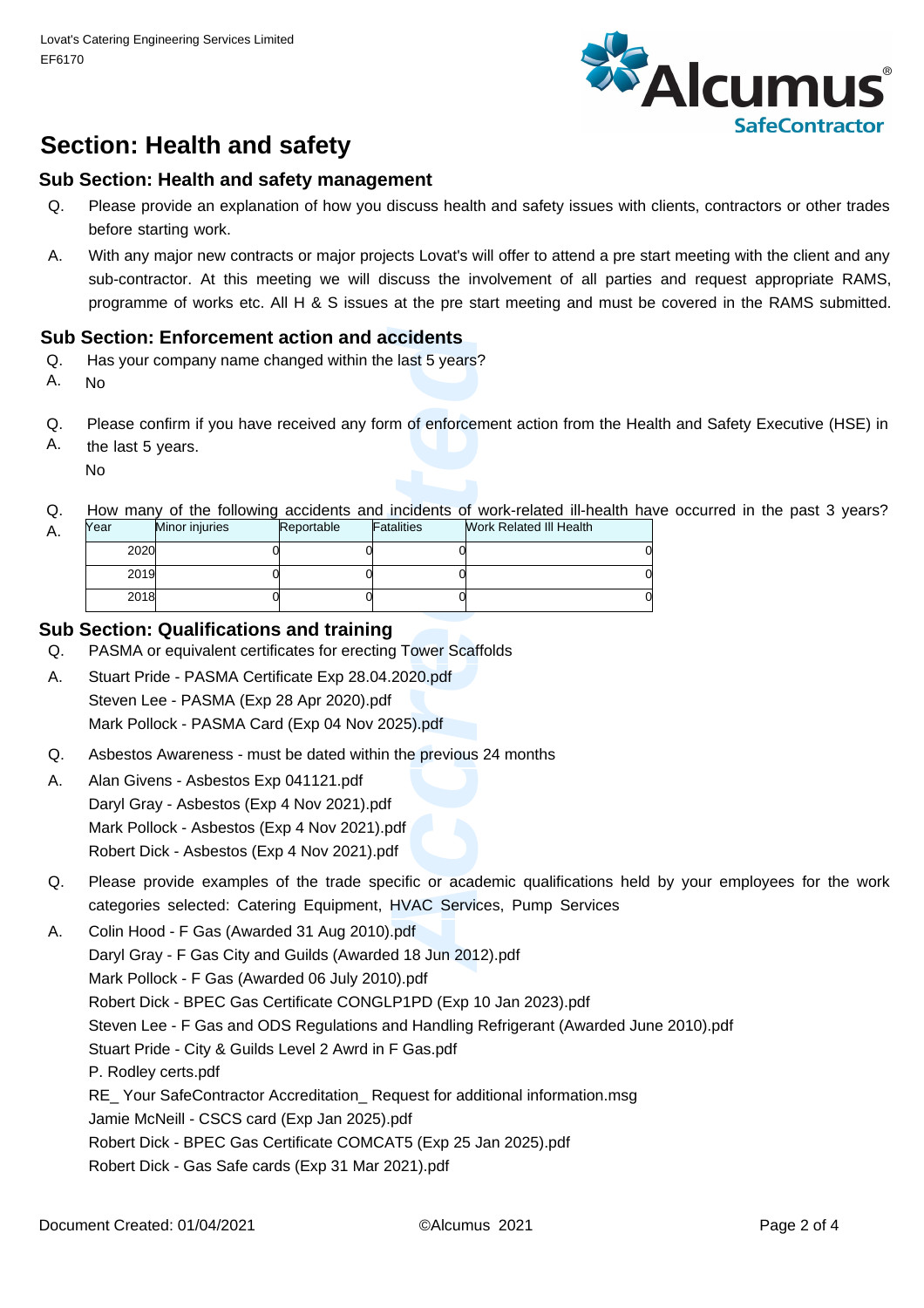

#### **Sub Section: Qualifications and training**

- Please provide a copy of your current training matrix or a list of employees. Q.
- Lovats Catering Engineering Services Ltd Training Matrix.xlsx Lovats Catering Engineering Services Ltd Training Matrix 031220.pdf A.
- Please provide examples of training/refresher training undertaken in the last 12 months. Q.
- Alan Givens Asbestos Exp 041121.pdf Robert Dick - Asbestos (Exp 4 Nov 2021).pdf Steven Lee - IPAF Mobile Elevating Work Platforms (Exp 30 Nov 2025).pdf RE\_ Your SafeContractor Accreditation\_ Request for additional information.msg A.

#### **Sub Section: Industry specific health and safety requirements**

- Please provide copies of site specific risk assessments and method statements (RAMS) dated within the last 12 months for each of the following work categories: Catering Equipment, HVAC Services, Pump Services  $\Omega$ .
- Platforms (Exp 30 Nov 20<br>
Platforms (Exp 30 Nov 20<br>
Platformational info<br> **Accredited Sciences:** Catering Equiple<br>
Begories: Catering Equiple<br>
Begories: Catering Equiple<br>
Replated 20.pdf<br>
Replated Sciences CDR Y<br>
Replated Gemini Crescent Coldrooms 04.pdf Raytheon Livingston - Replace AC Systems October 2020.pdf RD Catering Call-out RAMS Amey 2020-21 All Areas.pdf Installation of Glasswasher RM Condor August 20.pdf SSE Training School PPM Visit 2021.pdf Lornshill Academy Gas PPM Checks May 20 Covid-19.pdf Installation of New Gas Fryer Dreghorn Barracks RAMS 2020 V29409.pdf M15228 GSHP PPM Visit 2 Sanderson.pdf Installation of Washing Machine and Tumble MOD Caledonia CDRY0103027A Accommodation.pdf M15228 ASHP PPM Visit 18 Newbiggin.pdf A.
- Precautions whilst undertaking hot works Q.
- Raytheon Livingston Replace AC Systems October 2020.pdf V29989 St Brycedale Campus Hot Works Permit Compressor Replacement Nov. 20.pdf A.
- Isolation procedures for work on electrical systems or mechanical plant or equipment etc. Q.
- RD Catering Call-out RAMS Amey 2020-21 All Areas.pdf Installation of Glasswasher RM Condor August 20.pdf A.
- Precautions for the safe use of ladders / step ladders Q.
- HSE Safe use of ladders and stepladders.pdf Ladder Log 2020-21.pdf Lovat's Health and Safety Policy (Exp 30 April 2021).pdf A.
- Precautions for the safe erection and use of tower scaffolds Q.
- Lovat's Health and Safety Policy (Exp 30 April 2021).pdf RE\_ Your SafeContractor Accreditation\_ Request for additional information (2).msg A.
- Please provide a completed copy of a Construction Phase Health and Safety Plan for a project undertaken within the last 12 months. Q.
- A. Leuchars Station Floor Renewal September 2020 CPP.pdf
- Please upload a copy of your Gas Safe Certificate Q.
- A. Gas Safe Certificate expires 31March 2021.pdf